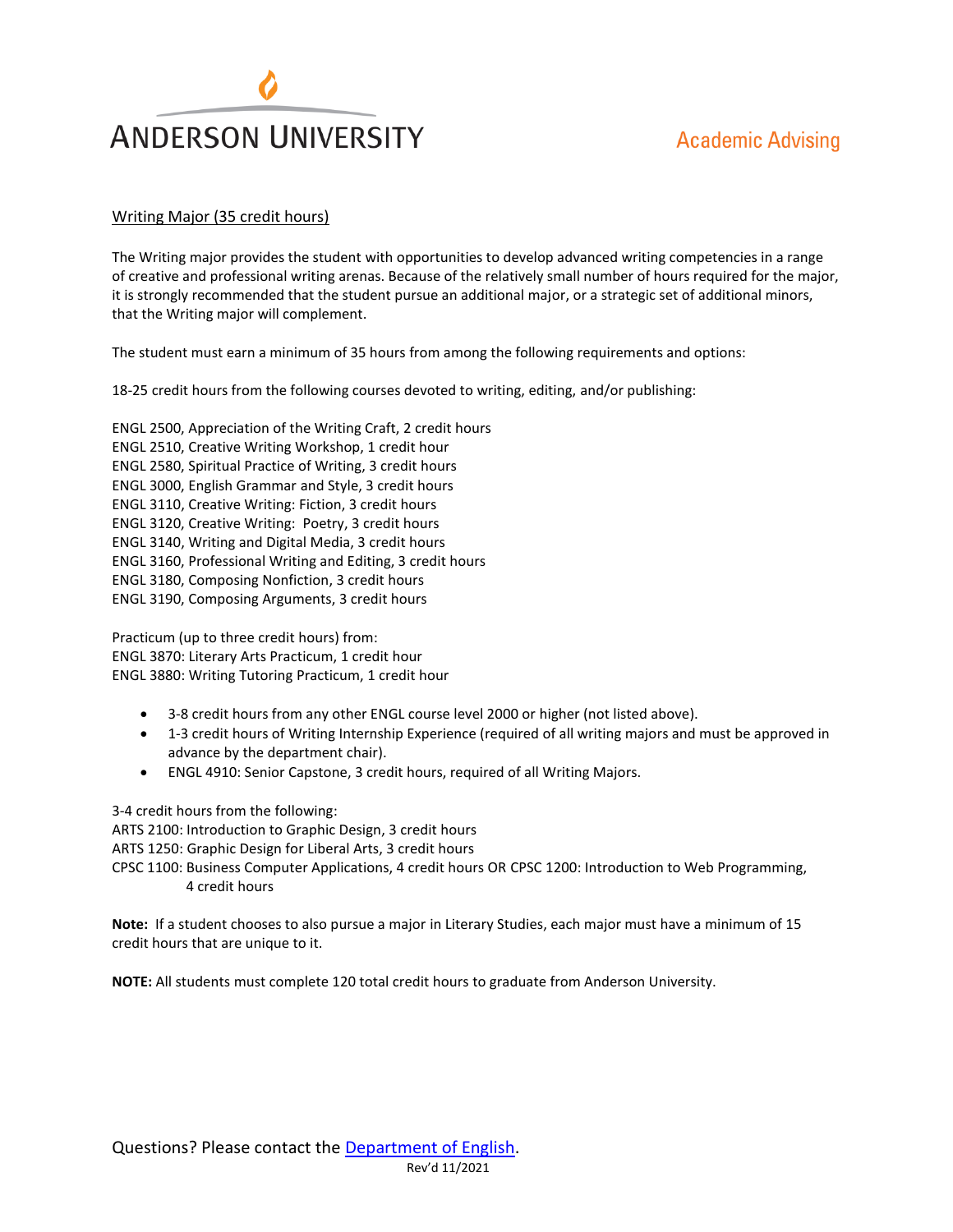

## Proposed 4 year course sequence:

| Freshman:  | ENGL 1100 or 1110/1120, 2400                                                    |
|------------|---------------------------------------------------------------------------------|
| Sophomore: | ENGL 2500/2510, 3000 or 2220, 3110 or 3120 or 2580, 3140 or 3160, ENGL Elective |
| Junior:    | ENGL 2580/3140, 3110/3120; 3180/3190, 3110 or 3120 or 2580, 3140 or 3160,       |
|            | <b>ENGL Elective</b>                                                            |
| Senior:    | ENGL 3870/3880, 3110 or 3120 or 2580, 4800, 4910, ENGL Elective                 |

## Writing Major 4 Year Suggested Course Sequence

| <b>SEMESTER 1</b>            |           | <b>SEMESTER 2</b>                   |         |
|------------------------------|-----------|-------------------------------------|---------|
| ENGL 1100/1110               | 3-4 Hours | Social & Behavioral Ways of Knowing | 3 Hours |
| <b>LART 1050</b>             | 1 Hour    | <b>COMM 1000</b>                    | 3 Hours |
| <b>Civic Ways of Knowing</b> | 3 Hours   | <b>ENGL 1120</b>                    | 3 Hours |
| <b>Foreign Language</b>      | 4 Hours   | <b>Quantitative Reasoning</b>       | 4 Hours |
|                              |           | (CPSC 1100 or 1200 Suggested)       |         |
| <b>Personal Wellness</b>     | 2 Hours   | ENGL 2580 or 3000                   | 3 Hours |
| <b>Additional Class</b>      | 3 Hours   |                                     |         |

| <b>SEMESTER 3</b>                |         | <b>SEMESTER 4</b>              |         |
|----------------------------------|---------|--------------------------------|---------|
| ENGL 3140 or 3160                | 3 Hours | ENGL 2500/2510                 | 3 Hours |
| ENGL 3050 or 3540 or 3320        | 3 Hours | <b>ENGL 3000</b>               | 3 Hours |
| <b>BIBL 2000</b>                 | 3 Hours | ENGL 3110 or 3120 or 2580      | 3 Hours |
| <b>Christian Ways of Knowing</b> | 3 Hours | Global & Intercultural Ways of | 3 Hours |
|                                  |         | Knowing (ENGL 2220)            |         |
| <b>Additional Class</b>          | 3 Hours | <b>ENGL Elective</b>           | 3 Hours |
|                                  |         | ENGL 3560, 3570 or 3580        | 3 Hours |

| <b>SEMESTER 5</b>                 |         | <b>SEMESTER 6</b>                   |         |
|-----------------------------------|---------|-------------------------------------|---------|
| ENGL 3140 or 3160                 | 3 Hours | ENGL 3180 or 3190                   | 3 Hours |
| ENGL 3050/3320/3540               | 3 Hours | ENGL Elective: 3560 or 3570 or 3580 | 3 Hours |
| <b>Scientific Ways of Knowing</b> | 3 Hours | ENGL 3560, 3570 or 3580             | 3 Hours |
| <b>Additional Class</b>           | 3 Hours | <b>Additional Class</b>             | 3 Hours |
| <b>Additional Class</b>           | 3 Hours | <b>Additional Class</b>             | 3 Hours |

| <b>SEMESTER 7</b>        |           | <b>SEMESTER 8</b>       |         |
|--------------------------|-----------|-------------------------|---------|
| ENGL 3870 or 3880        | 1 Hour    | <b>ENGL 4910</b>        | 3 Hours |
| <b>ENGL 4800</b>         | 1-3 Hours | <b>ENGL 3870</b>        | 3 Hours |
| ENGL 3050, 3320 or 3540  | 3 Hours   | ENGL 3110/3120/2580     | 3 Hours |
| <b>Additional Class</b>  | 3 Hours   | <b>Additional Class</b> | 3 Hours |
| <b>Additional Class</b>  | 3 Hours   | <b>Additional Class</b> | 3 Hours |
| <b>Personal Wellness</b> | 2 Hours   |                         |         |